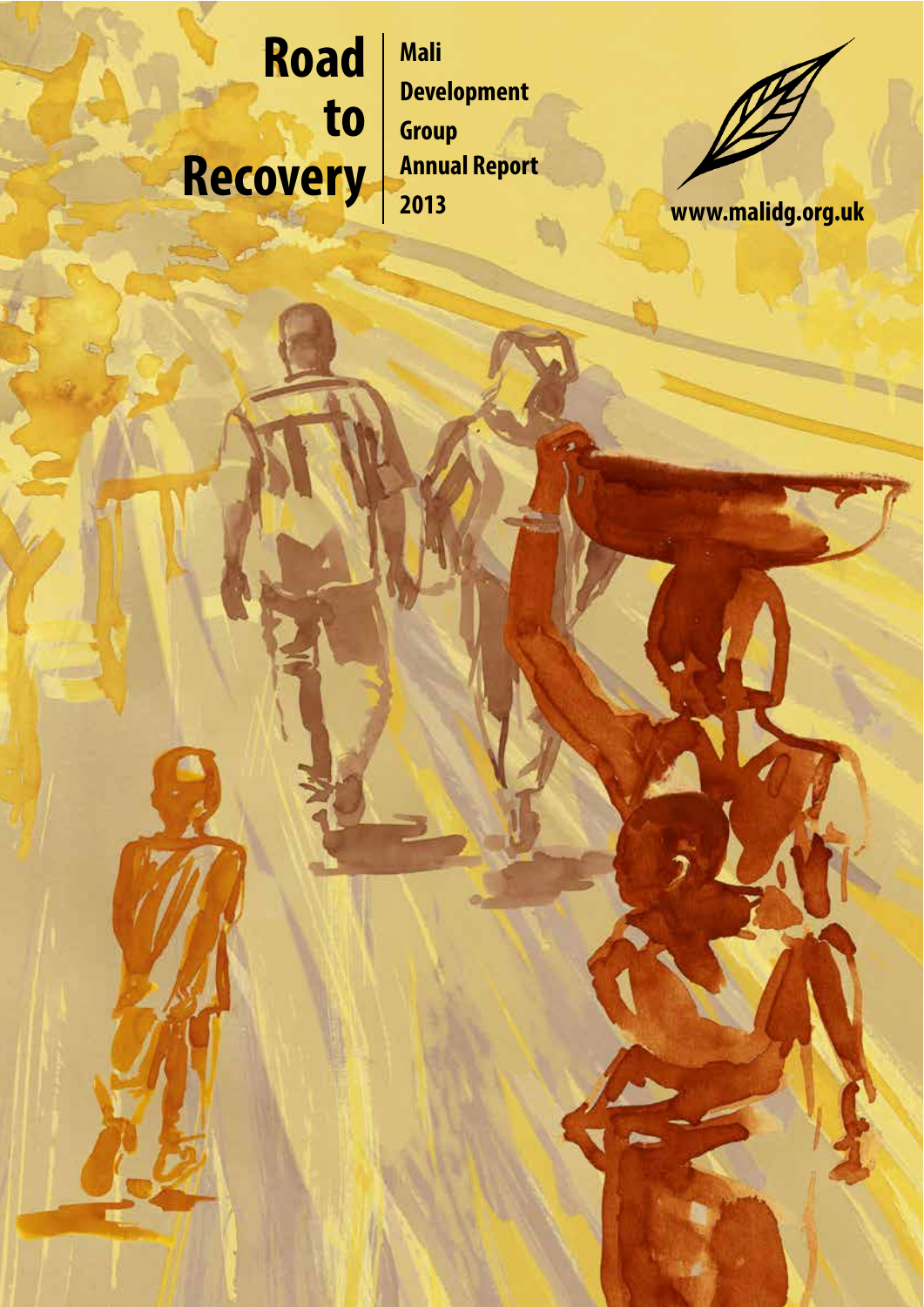If you would like any other information about projects, or our work generally, please contact us

John Hedge (Secretary) 50, Friars Street, Sudbury, Suffolk, CO10 2AG 01787 311590 john.hedge@malidg.org.uk

If you would like to help financially: MDG cheques should be payable to Mali Development Group and sent to:

#### **The Treasurer**

26, Emanuel Avenue, London, W3 6JJ

Please ensure that you give us your name and address together with a statement that you want us to treat this and any other donations you make as Gift Aid donations and that you currently pay sufficient Income Tax and/or Capital gains Tax to cover the amounts given. You can also access donation forms and membership forms on our web site: **www.malidg.org.uk**

This also gives details of Standing Order arrangements – a great way to help us. You can also text a donation of £2, £5 or £10 by texting Mali22 to 70070, for example, Mali22 £5.

If you would like to donate your time and skills please contact the Secretary in the first instance, and he will put you in touch with one of our new working group Coordinators. See page 12 for details of the groups and their activities.

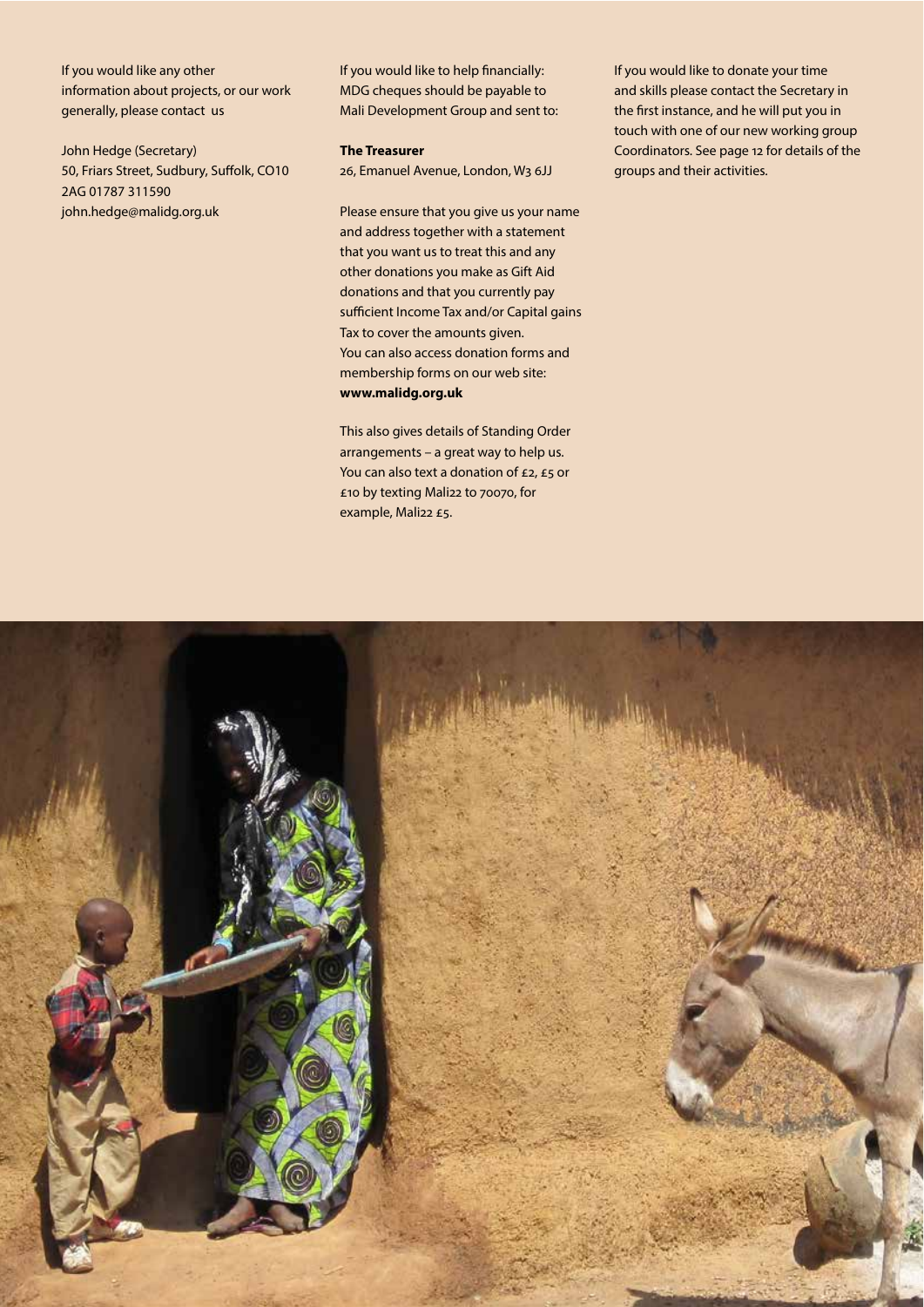# A message from **Linda King**

Chair of Mali Development Group



This last year has continued to be a difficult one for Mali and although things improved with support from the French and the armies of other countries, the future remains uncertain and worrying. The road to recovery will be a long one, and especially in the north the process of reconciliation will be crucial. Nonetheless there are some encouraging signs, including the holding of Presidential elections recently, and the international commitments made to help fund the rebuilding of Mali's economy.

A successful civil society is absolutely crucial for Mali's future, and MDG's three Malian partners represent the strong values, commitment to social cohesion, and accountability, which makes NGOs so important for Malian development. All three have continued to work throughout the troubles of the past year, and our support of them remains very welcome and significant. What we have been able to do has not been restricted at all by the problems, though more need has been evident as some people have been fleeing the north and moving further south into the areas in which we work.

The campaigning and awareness raising work that Dan Price and a small group around him have been doing has been particularly timely. He and MDG have taken a lead role in mobilising other charities and organisations with an interest in Mali to work together around an Alliance for Mali. I feel we have been punching above our weight in the connections and influence Dan has been able to bring on government circles in this country, and more information about this work is given later in this report.

An impact, though, of the ongoing situation is that none of us have been able to visit Mali, meet with our friends there and see directly the impact of what we have been doing. We hope that this situation will change shortly so that we can resume annual trips. Meanwhile Mamadou Kone, the Director of J and D visited England last year, Kader Keita of Pensons a Demain met with Tim Hewes during a visit to Angers, Bamako's twin town in France, and again when Tim visited Bamako a few months later. Mary Allen of Sahel Eco has also visited England, being guest speaker at last year's AGM in Oxford. Some of us were also able to meet up with our old friend Sue Upton when she visited her family in the UK. Sue is a long time resident of Bamako and the inspiration behind MDG.

So despite the difficulties we have been able to talk face to face with some key players as well as continuing our day-today email and skype contact with Mali. We receive regular reports on all activities, and try to share that information with members and friends through our regular newsletters and briefings. MDG has always aimed though at direct personal contact- many of our members have come to us because they made a visit to Mali and were enchanted by the country- and so we hope in the coming year to resume visits and see the work we support at first hand.

We have been pleased, and a little surprised given economic circumstances, that we have done so well in the last year in generating funds to support our Malian partners. Thank you all for your continued support. So many people make donations to us on a regular or one off basis. There are also lots of you giving us time and skills that are really valuable contributions. We have had a very fruitful relationship with Guildford Academic Associates in recent years. This is now coming to an end, but they have been a generous and consistent supporter of the Reproductive Health project for young people in Bamako.

Later in this report you will hear about Mark Saade. He is the recently appointed Honorary Consul for Mali in this country. This is the first time Mali has had a diplomatic post based actually in the U.K which is a major step forward. We have found Mark to be an enthusiastic and very committed advocate for Mali and he is particularly keen to promote closer links with the U.K. He has been very supportive of our awareness raising and campaign work in the past year, but was also willing to carry several reconditioned laptops in his luggage for our partners when he went on his first visit to Mali as Consul! We look forward to a long and productive relationship with him

This report includes information about our new structure, which has been developed over the past year and is being launched at the A.G.M. This has been driven by our desire to involve more people in how we operate so that we are not so dependent on one or two key people. It has been heartening that many of our original committee members from when we started about 13 years ago are still involved and enthusiastic, but we must broaden out the numbers of people running the organisation. I hope some of you will feel that you have the time and interest to get involved. One of our great advantages is that we are flexible and can really use any amount of time, however little, that people are able to give

I hope you enjoy reading about what your organisation has been doing in the last year in this report. Our thanks, as ever, to Andrea Hewes who has again put it together and designed it. Andrea's ongoing design contribution to MDG is a terrific example of the way we rely on people's donation of time and skills, enabling us to be a genuinely volunteer based charity.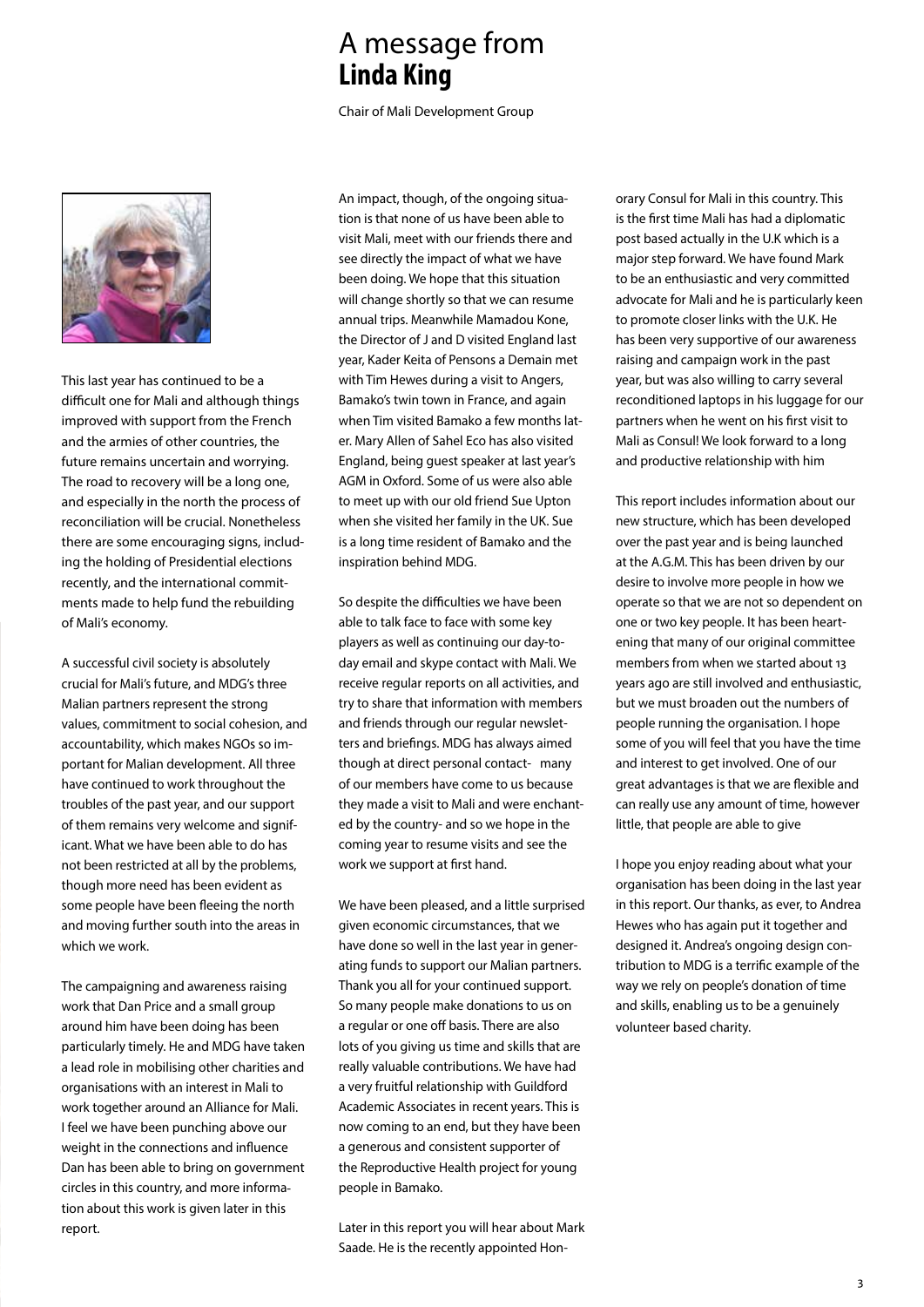

# A message from **Mamadou Kone**

Director of Jeunesse et Développement

It is fair to say that Mali has come a long way given the complexities of the crises that have had to be faced. The northern regions have been liberated and we have had two rounds of the Presidential Election. The election enables the international community to see that constitutional normality has returned and that there can be a new start for Mali's international relations.

Equally this all represents an important new beginning for the Malian people. It is very pleasing that a record number of Malians voted, electing Ibrahim Boubacar Keita (IBK) as President of the Republic. In my opinion the election of IBK is the result of many Malians seeing him as the man who has the ability to carry through realistic responses to the range of problems we face- social, political and economic.

However, although recent weeks have seen a general improvement in the situation it is clear that overall normalisation for people will take longer, especially for those who have been displaced within Mali, and they may face months or even years before their lives return to normal. It seems to me that finding permanent solutions to their problems is crucial if Mali is to avoid real damage to its social fabric. Local, national and international strategies will need to fit together effectively in tackling displacement, poverty, and its causes. Mali's civil society organisations and development partners, like MDG, will have an important role to play.

**J&D has begun to plan how best to adapt**<br>
some of its intervantions to both the **to next year** needs of northern Mali and displaced some of its interventions to both the people who have come from there. But it is equally important that we sustain and consolidate our existing activities, and for that we are dependent on the energy and commitment of our partnerships- like the one we have with MDG. Unfortunately the weight of the ongoing crisis in Mali has continued to weigh down Malian NGOs, and adversely affected the funding climate- in J&D's case we have had to deal with cut backs or withdrawal of some funding.

> That has a direct impact in leading to the redundancy of some members of staff.

At this difficult time in the life of J&D I want to take this opportunity to express my sincere thanks, and all my best wishes, to the gallant women and men of MDG, not only for the moral support they provide, but also for their unfailing support in contributing to the well being of some of our deprived communities.

I hope that everyone will take from this our thanks and recognition for a partnership which is so open and constructive.

Long Live the partnership, Long Live MDG and J&D, and God Bless both Britain and Mali.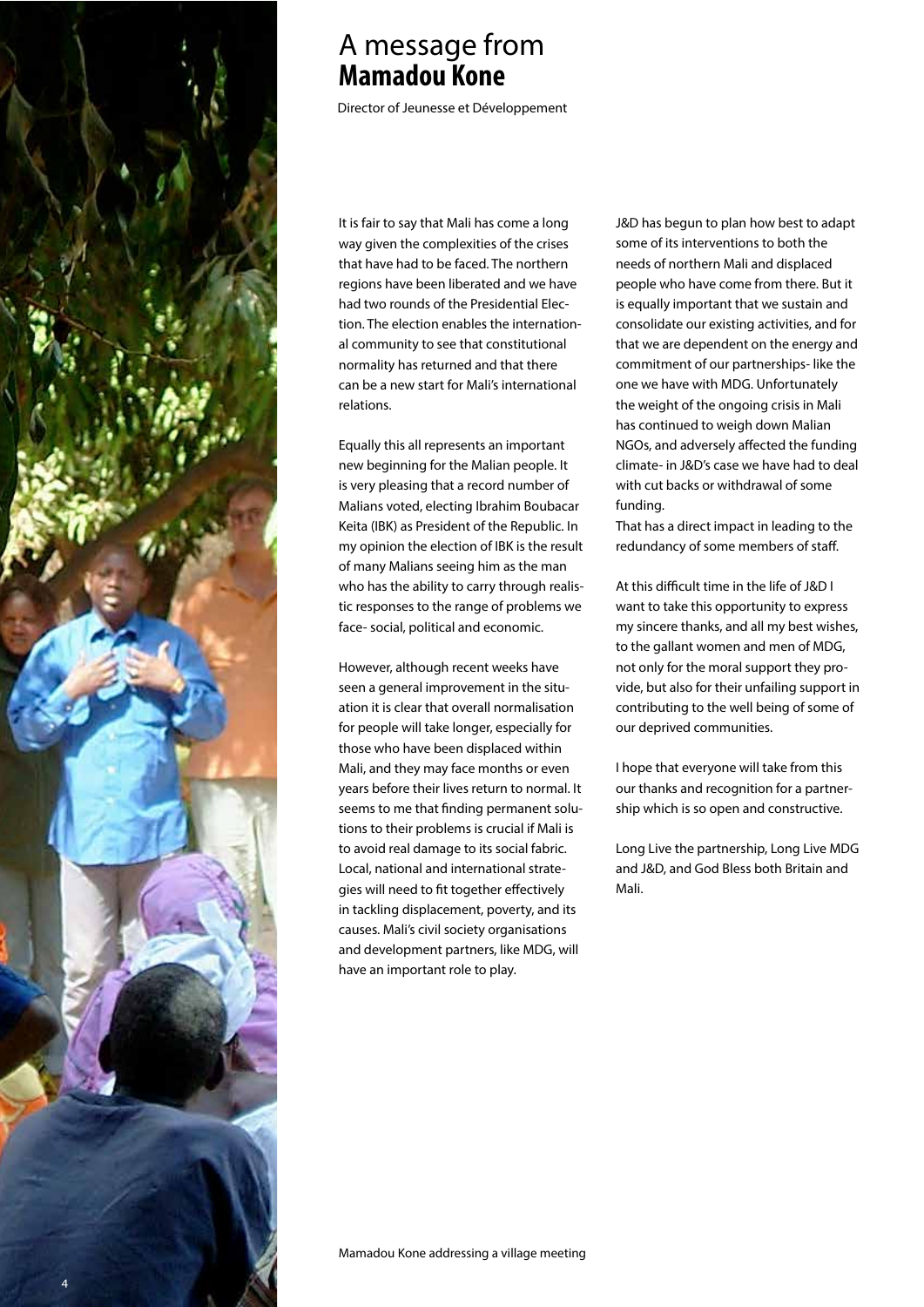# Partnership with **J&D**

J&D have been our partners since we began and MDG was first formed as a support group for J&D which was then a relatively new Malian NGO. It has since developed into a much bigger and very effective organisation. A recent independent evaluation of J&D's Yanfolila project on village health and women's savings, which was funded by the Methodist Relief and Development Fund (MRDF) commented that:

' The decade of cooperation between MRDF and J&D has been a splendid success. This (project) has been a shining example of participatory development cooperation'

And MDG would say exactly the same. All of our projects have been based on careful planning, active community involvement and full accountability and feedback. This owes a great deal to our link worker Ida Tenin Samake (Tanty) who has worked to support MDG funded projects for over 10 years



And thanks to members and a variety of donors there have been many projects, lots of them in the Sikasso region of rural southern Mali. Key themes have been the economic development of rural women, and the health and education needs of young Malians.

To give an idea of what we have managed to support over the years- here is a list complied recently by Tanty

- Sangaré Primary School- links and equipment 2001 and continuing
- Woma Grain grinding mill 2002
- Computer equipment for J&D 2002/3
- Ntentou- school classrooms 2003



- Micro projet pilots with disabled children and the Bolle detention centre-2003
- Support for football projects in Bamako 2003
- Lemeroutoumou- mill and market garden project 2004
- The In I Che project with Toyota and Aylesbury Prison to provide a Toyota Landcruiser to J&D- 2004/5
- Reproductive Health project- Peer Education- Bamako- 2004 to the present
- Manankoro Town- Market garden 2005
- Mafélé construction of a dam and a market garden- 2006
- Farabalé- Grain grinding mill- 2006
- Fangala- equipping a rural school to help deprived children 'catch up' their education.- 2007
- Wogona- Equipping a dispensary and health centre- 2007
- Kourou- Grain grinding mill- 2008
- Soromba- dam and bridge 2008/9
- Bougouni- equipment and vehicle to the Health Centre
- N'tian- motor ambulance- 2009
- Bamako- support to the Bankadi group of fistula patients- training and economic development - 2009/11
- Kolondieba- construction of two wards and an administration building at the Hospital centre- 2011/12
- Kambali- grain grinding mill- 2013
- Doussoudiana-Training for women's group on shea production.

The Kambali mill was the first of our Second Step projects, designed to give women's savings groups further help in taking their plans forward and helping

their communities. This project was funded entirely by one of our Suffolk School link partners, Howard School.



John Hedge MDG Secretary receiving the donation from pupils at Howard School.

regreening the same made in to improve the medical care provided to women with complex pregnancies and malnourished  $\mathsf{t}\mathsf{s}\mathsf{.}$ We regularly receive feedback about the impact of projects and their continuing development. Since the new wards at Kolondieba Hospital were opened these new facilities have done much to improve infants.

the !eld at the start of the season. As A recent example is YaKouba, who arrived at Kolondieba in a seriously malnourished condition, and stayed on the ward with his aunt for over a month. He had been the farmer and his family. abandoned by his mother, and his father had been unable to help because he had been working as a mechanic in Kayes and during the occupation of the area it was impossible for him to return.



Baby Yakouba and his aunt, helped by Kolondieba.

If you would like to know more about past, present or planned projects please  $c_{\rm t}$  from improved tree varieties from improved tree varieties  $c_{\rm t}$ onto hardy rootstock. contact us.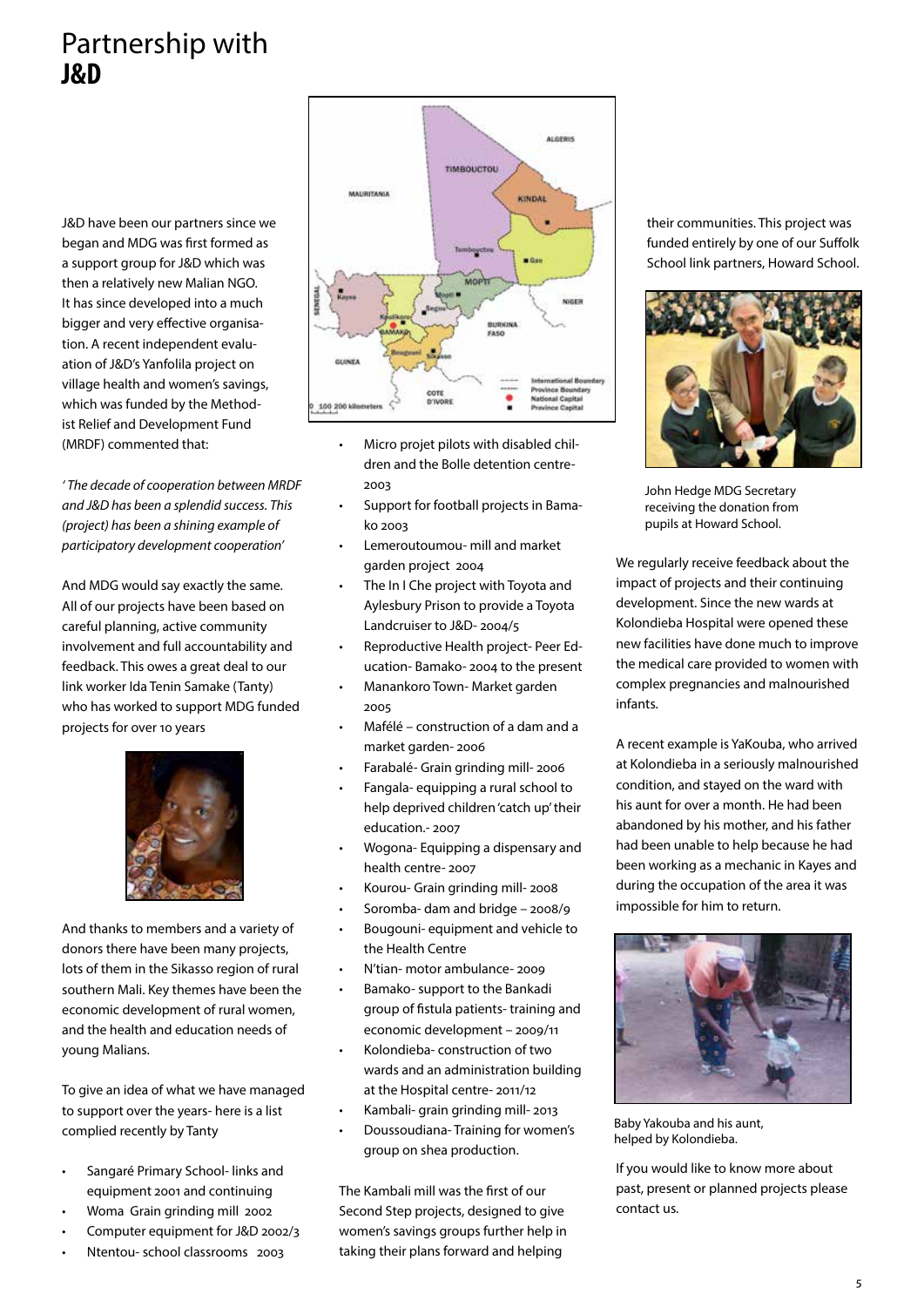

# A message from **Daniel Price**

MDG's Public Affairs work in 2012/13

**During the year MDG has developed its**  awareness raising and public affairs work **and now has a team concentrating on these activities, led by Dan Price. This is his report.**

#### **Why this work matters**

We know that Mali has a wealth of smiles, music that bewitches both ear and heart, and a society so vibrant in it's culture that those who experience it always want to tell others. Through our work we want to encourage more people to understand why Mali ensnares so many with its magic.

We want people to learn about all this but at the same understand that Mali is also a place of great hardship. Mali is one of the poorest countries in the world. Sixty four percent of Malian people live below the international poverty line, and the crisis of the last 18 months has had a huge impact on the Malian economy and, and the subsistence agriculture which underpins daily life.

The recent election of the new President, Ibrahim Boubacar Keita (IBK) is certainly a real step forward but there remain many problems, some of which led to the crisis and some which followed from it. These are real wounds that need to be tended to and healed by Malian themselves, but we can assist in this process by developing better awareness and campaigning for greater support for Mali. This is the focus of the work that the Mali Development Group has been doing through its public affairs activities over the past year.

### **What can we say about impact of this work over the past year?**

We have been working in two main ways: raising the profile of Mali with the public and encouraging British engagement and assistance in Mali. Our new volunteer team has managed to do a tremendous amount of work to make a real difference.

Sam Garbett and Will Holmes have taken the lead on awareness raising. The main way that we have started to do through is through the development of the Mali Interest Hub **www.mali-interest-hub.com.** 

This website aims to bring together the latest news on Mali, analysis and insight into what is happening and promote Malian culture. Sam Garbett in particular has been writing pieces of analysis, which have been highly praised by non-governmental organisations working in Mali. Sam has subsequently expanded his analysis to share his love of all things Malian and Mali music with a track of the week, which you can subscribe to and have delivered right into your inbox.

Judith Hartley has been doing excellent work facilitating information exchange between group and individual members of MDG's well-established Mali Interest Group on Facebook. This has grown to 135 members and through them information on Mali is posted on a day-to-day basis. Will, Sam and Judith have great plans for our use of electronic and social media and I look forward to reporting their progress in a year's time.

Despite the increasing creep of electronic media, there is nothing more important than talking to one another face to face. In the past year the team was present at a series of music events, including the Song Lines World Awards ceremony, to talk to people about Malian music and what was happening in the country itself. Through these events we got over 200 people to sign up to receive further information on the Information Hub and offers of support to help the public affairs team in their work. The group will be looking to continue to do this through the year, starting by building better connections with the music industry and developing our brand new calendar for all things to do with Malian culture at the Mali Interest Hub (http://www. mali-interest-hub.com/?page\_id=2101)

An important piece of work that we have started on in this year, with Judith as our lead, is developing stronger connections with European organisations that work in Mali. We have already had some positive discussions with the twinning organisation in Bamako's twin town, Angers, in France. In the next year we aim to strengthen this connection and make new ones.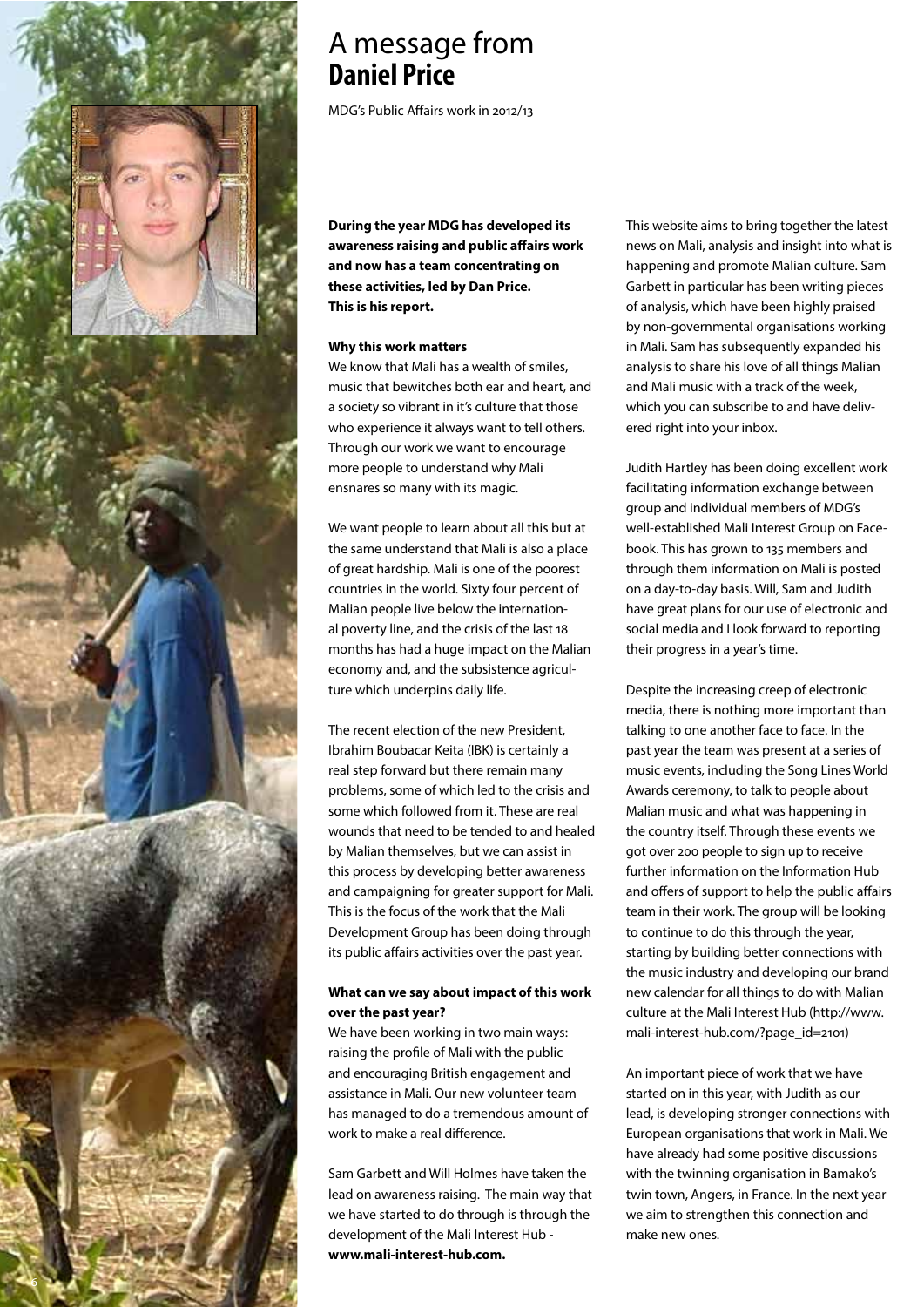#### **The Alliance for Mali (AFM)**

One of the most effective things we have done this year has been the convening and the co-ordination of the Alliance for Mali. The Alliance for Mali is a group of voluntary sector groups, commercial organisations, and committed individuals coming together to raise awareness about Mali and influence British governmental policy on Mali. Working with the Alliance we have organised a parliamentary event with over 150 attendees, worked with the All-Party Parliamentary Group for Africa to raise Malian issues, and started to build a network of supportive MPs and Peers.

The Mali Development Group worked closely with AFM member, the Living Earth charity, to write a submission to the Foreign Affairs Select Committee reflecting the Alliance's views on an inquiry into British government policy in North West Africa. The AFM briefing reflected the views not only of member organisations but acknowledged experts on Malian affairs, and had to be developed extremely quickly. To have achieved this reflects well on the Alliance, and this work has served to establish AFM in a 'sounding board' role with the Foreign Office on Mali.

In the coming year we will look to develop our links with MPs, Peers, and civil servants. We will also try to identify opportunities for AFM, and its widening membership, to have a demonstrable effect on British and European policy- as we did this year when the British Government provided human rights training in Mali as part of its support to Mali following the French led military intervention.

### **The Malian Consulate**

The final element of the Public Affairs Team's activities in the past year has been working to offer support to the newly appointed honorary Consul from Mali to the United Kingdom, Mark Saade. Since Mark's appointment in October the team has looked to support Mark in his new role in whatever way we can. In the coming year the group will be involved in a steering group for a planned International Conference on Mali to be run by the Consul. We are also exploring ways of providing volunteers to assist the Consulate as it begins to develop.

#### **Looking ahead**

In the past year the public affairs group has been working very hard, Some of these activities have built on existing MDG initiatives, such as the Mali Interest Group, but some are new and have arisen from concern about Mali and its future following the crisis. We see the past year as a solid foundation for the challenges to come. I look forward to leading a very capable team in the coming year to raise the profile of Mali in the minds of the general public and policymakers to a level it has never reached before.

#### **Some comments about MDG's work**

"The last year has been a turbulent and difficult one for the people of Mali. In circumstances of change and risk, there is inevitably a temptation to 'wait for things to get back to normal, for difficulties to blow over'. It is to the great credit of the Mali Development Group, however, that its members and supporters recognised early on that the changes in context required a change in their priorities and ways of working. They have worked hard to put a new and significant emphasis on awareness-raising and advocacy, have developed collaborative ways of working with a wide range of organisations and individuals and have organised or taken part in some hugely successful events to focus attention on Mali. In doing so, they have been a model of independent thought and action - offering an informed and analytical thinking based on the needs and priorities of the people of Mali. The energy and dedication that its members have shown over the last year has been inspiring and a model of how small charities can make a big difference."

#### **Ian Legget - Development Consultant**

"Dan Price and his team at the Mali Development Group perform an invaluable service to decision makers and the general public in the UK by advocating on behalf of Mali and its people but also by clarifying and elucidating the extremely complex issues and challenges that the country faces. The great danger with Mali is to over-simplify its problems and turn everything into a simple case of black and white when in reality, there's always so much grey. MDG helps to avoid that pitfall and steer policy making towards real needs and lasting solutions. Long may their work continue!"

#### **Andy Morgan - Journalist**

"In the 10 months since my appointment as Honorary Consul of Mali in London, the country went from an all out war, international military intervention to free and democratic elections. Throughout these unsettled times the Mali Development Group engaged with the new Consulate in a plethora of activities aimed at raising awareness of the Malian conflict. Part of the Consulate and MDG's long term cooperation strategy along side partners and friends of Mali is the planning of future activities to create a platform of initiatives between the UK and Mali targeting a wide range of areas crucial to the future much needed development of the country. " **Mark Saade - Honorary Malian Consul**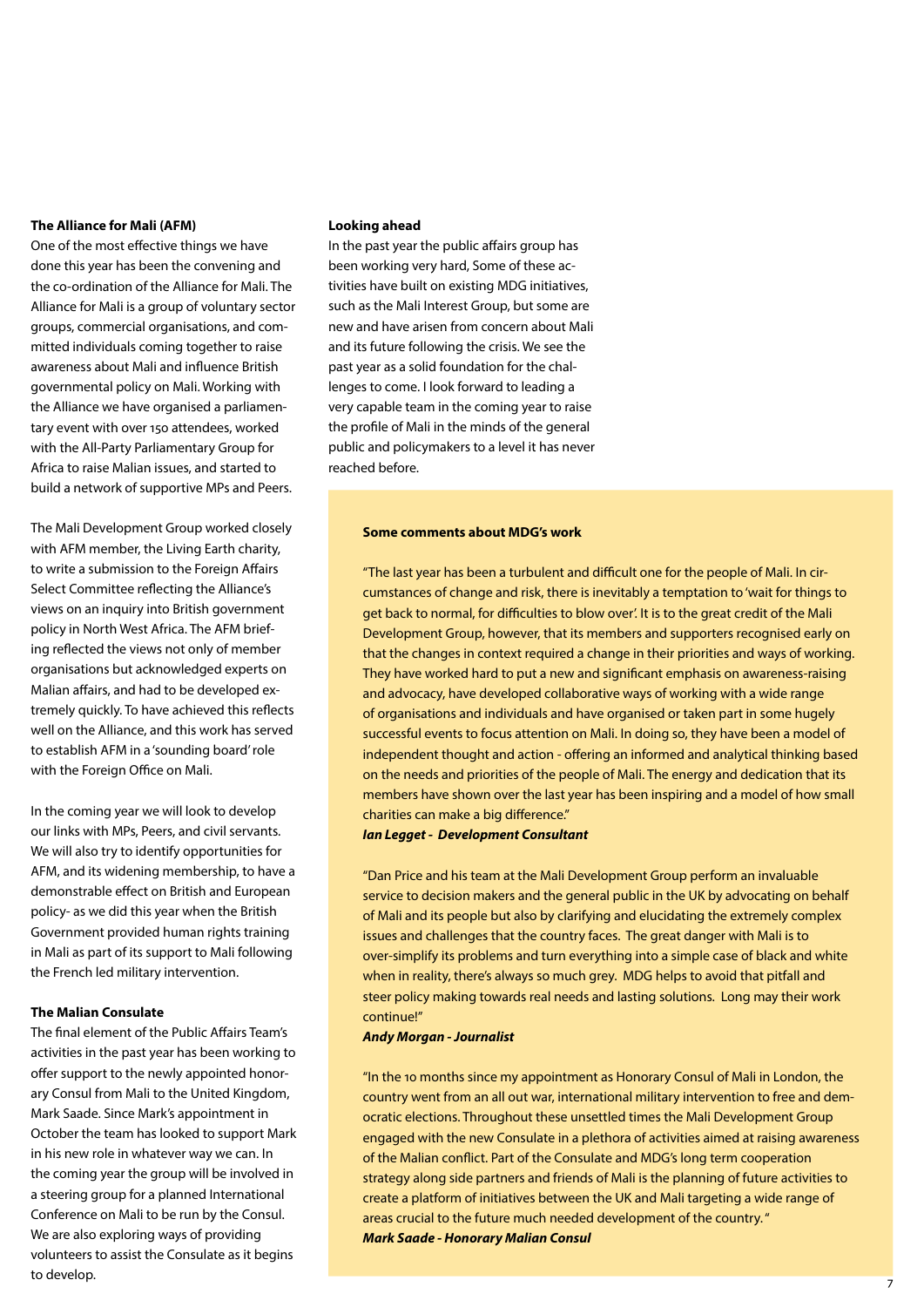

# Profiles of the **public affairs volunteer team**

#### **Sam Garbett**

Sam joined MDG in January 2013 as a writer for the Mali Interest Hub - using the skills acquired from his MA in Humanitarianism and Conflict Response. Topics focused primarily on the conflict and prevailing development issues in Mali. In addition to these articles, his passion for Mali's music and performing arts has led to Sam developing many new plans for MDG in this area.

### **Judith Hartley**

Judith has been involved in MDG's work over recent years and as well as coordinating the MIG Facebook, she is working on our links to other Malian supporting organisations internationally. She has substantial management experience in the not for profit sector in the UK, and having visited Mali, wishes to contribute to the country, via its NGOs, and through helping to promote Mali's culture to the public in the UK.

#### **Will Holmes**

Will has worked in campaigning across a few different charities, as well as working on the Obama campaign in 2012. He is very much looking forward to working on the MDG social media presence and recruiting more volunteers for MDG.





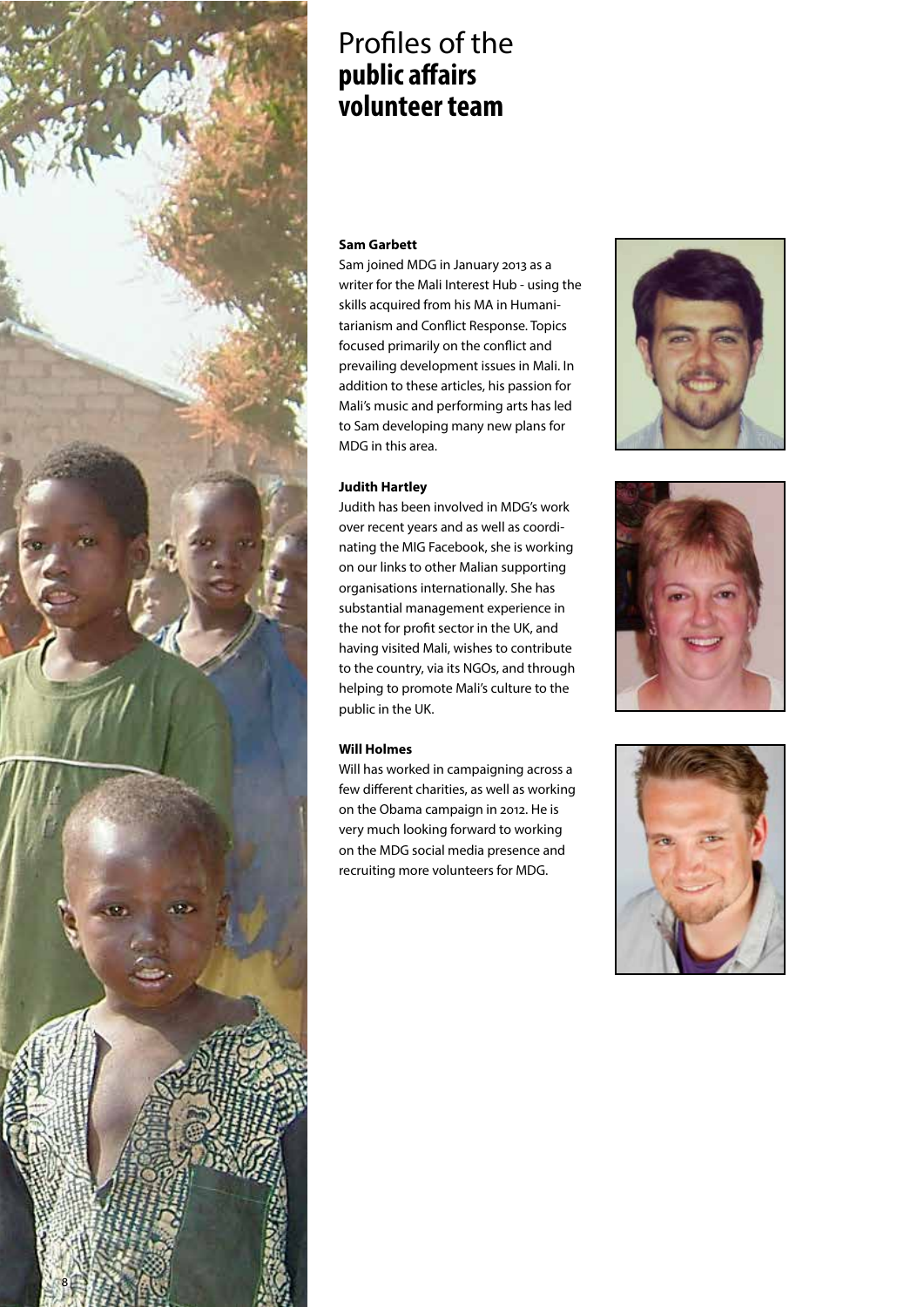# A message from **Mary Allen**

The Partnership with Sahel Eco 2012 /13

As Sahel Eco's work is based further north in Mali, near Segou and Mopti the organisation was at greater risk during the conflict last year. To their credit local staff managed to keep working, and the year has seen some important contributions from MDG to Sahel Eco's work

One such contribution is the Mali Shea Tulu project which has been working with the women shea producers in Tominian in Mali to identify and develop markets for their highest quality shea butter.

Shea butter is used locally for cooking oil, soap, medicines and moisturiser and more recently exported for use in cosmetics and confectionary. Fairtrade shea body butter from West African countries first arrived in the UK four year ago and this prompted Sahel Eco to explore the potential for Mali.

Sahel Eco had already trained 400 women in 19 centres in the improved production methods which have opened up markets for producers in Burkina Faso and Ghana. They have also linked shea producers to buyers in Ségou and Mopti using a highly innova tive mobile phone based marketing system called Radio Marché. But while Radio Marché works well for honey and other products for which there is already high demand in these two urban centres there were still difficulties in accessing the markets for high quality shea butter. These tend to be in the capital, Bamako, in neighbouring West African coun tries or overseas.

Funding via MDG from the Patsy Wood Trust paid for the training of trainers in improved shea butter processing techniques. 6 women from 3 Cooperatives took part and then pro vided training courses for 180 local women in July this year.

Through the Funding Network, and the support of long standing MDG member Sue Raikes, Sahel Eco has also been helped to recruit an experienced marketing agent, Ma deleine Dembele. She is now working with the women in Tominian to set up a sustaina ble plan to increase the income generating potential of shea. She is also exploring ways in which Radio Marché could be further developed in conjunction with local radio to extend markets and communications. Sahel Eco had to delay Madeleine's recruit ment after discovering in April that the women had no high quality shea left to use as samples, but as soon as the 2013 shea nut harvest got underway in July, Madeleine

began work by joining three of the Patsy Wood funded training courses. This enabled her to learn about the techniques in detail as well as getting to know the women, their experiences and ambitions. In August and September she is visiting potential clients with samples of the shea butter produced during training, getting a laboratory analysis to demonstrate its high quality and helping the women to plan and organise themselves to secure and fill a major order.

This is one example of the way in which funders like the Patsy Wood Trust and the Funding Network can, via MDG, help to achieve real change at a very local level through the work and local experience of Sahel Eco.

**In the coming months, through the MDG newsletter we will keep members informed about the progress of the work, including, news we hope about a breakthrough major order.**





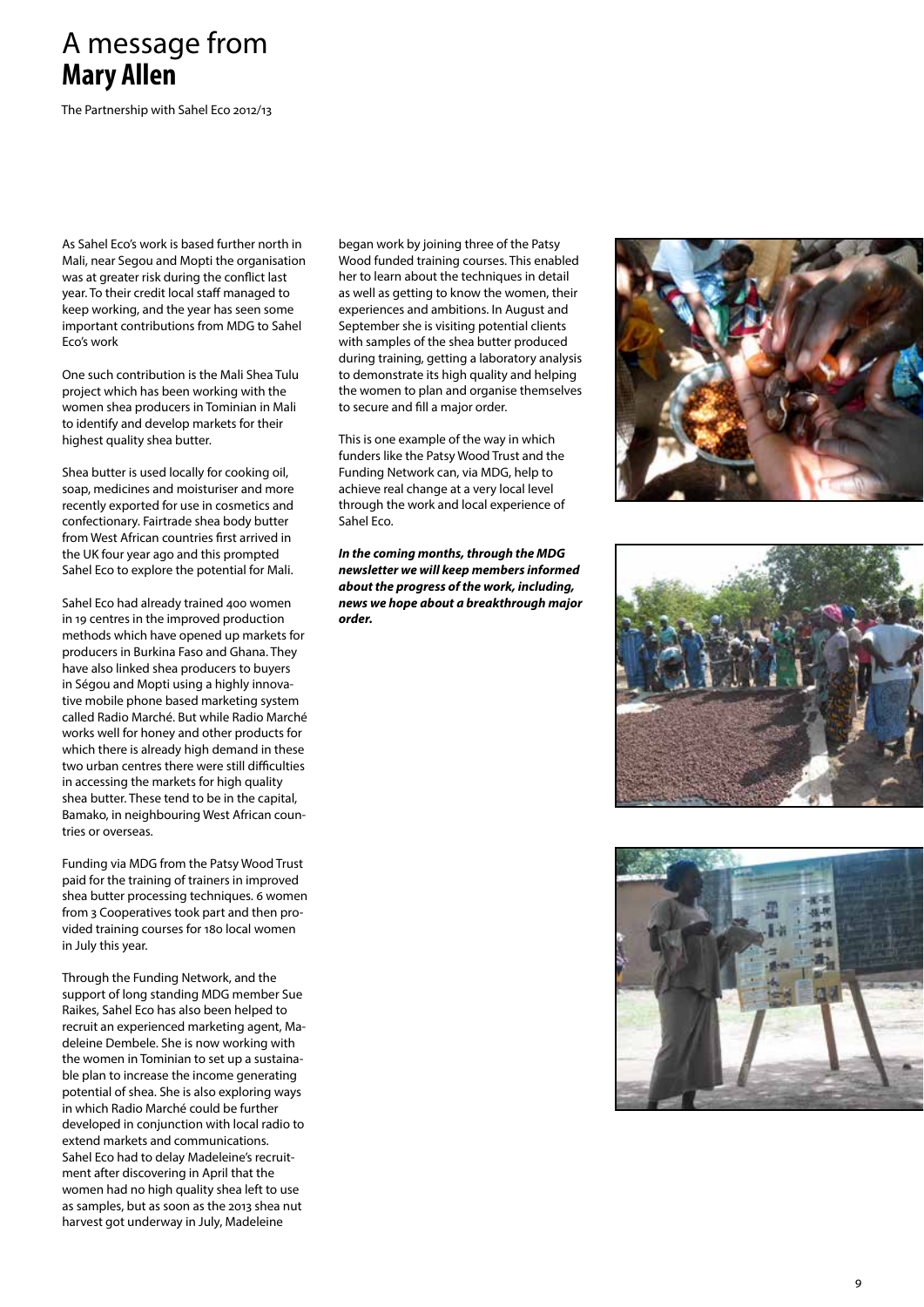

# The partnership with **Pensons à Demain**

A message from Tim Hewes

The last two years have seen major developments in the organisation founded to help children in difficult circumstances by Kader Keita.

During 2012 the organisation moved into a rented Centre, allowing much more space for a wider range of activities, and for the first time enabling children to live in if they have nowhere else to go. The TIMSUEJOHN Centre is in Lafiabogou, in Bamako's Commune IV. The activities form the basis for children being rehabilitated. The main activities are:

- Bogolan training Learning how to make the classic Malian mudcloth
- Literacy work
- Music, dance and drama

The Centre works closely with other agencies and is particularly noted in Mali for its very child centred approach. It has developed excellent working links with other agencies. The past 18 months have been difficult for Pensons a Demain. The conflict in the north of Mali caused many families and children to be displaced and this increased demand for services greatly, without PAD having the resources to respond. The conflict also, at a stroke, ended tourism- one of PAD's income sources was from the selling of Bogolan work to visitors.

The Centre Is now helping about 100 children a year and since the organisation started it has literally been a lifeline for many hundreds of young people in desperate circumstances.

Kader's energy continues as strongly as ever. During the last few months he and Sue Upton sought help on a one off basis for an extended family living nearby who had fled from the north leaving all their resources behind. MDG was glad to be able to help. Kader is extremely tightly connected with his community and everyone knows him- a real strength for the organisation.

In recent years however the structure and management of Pensons a Demain has been developing, and as part of MDG's support we have been funding the training of Sogoudogou, Kader's Deputy.

Tim Hewes has made a major contribution to this work with his personal support, encouragement and guidance.

He hopes, together with John Hedge, and Sue Upton, all of whom are proud to be associated with the TimSueJohn Centre to make a joint visit one day soon to see how the work is progressing.

A place at the Centre costs approximately £200 per year. If you would like to support this vital work by funding a pace or supporting fundraising for PAD please contact linda.king@malidg.org.uk or phone 01865 890829.





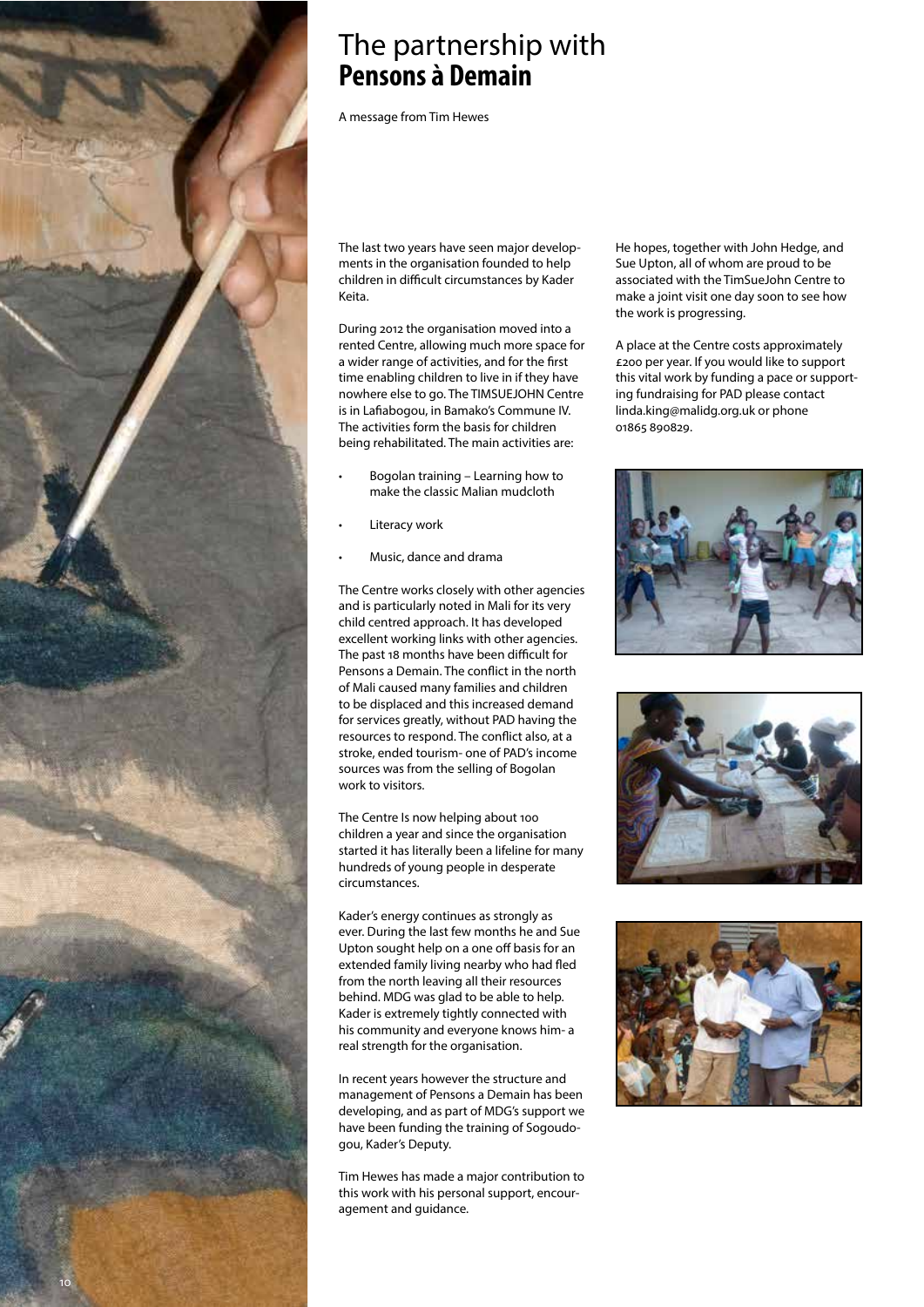# **Ride London** Patsy and Kirsty turn it on for MDG



We are always looking for new ways to finance MDG work. This year we had 2 places in the inaugural Ride London event, which started in the Olympic Park and covered 100 miles along the Olympic route to end near Buckingham Palace. Over 20,000 people were involved.

Congratulations and many thanks to Patsy Howe and Kirsty Wear who finished with good times and together raised a massive sum of over £2,300 through sponsorship.

Next year we will have 2 more places so we are already looking for volunteers. If you would like to be considered or have any fundraiang ideas you would like to suggest Linda King would be very pleased to hear from you- 01865 890829 or linda.king@malidg.org.uk



Patsy (top) and Kirsty

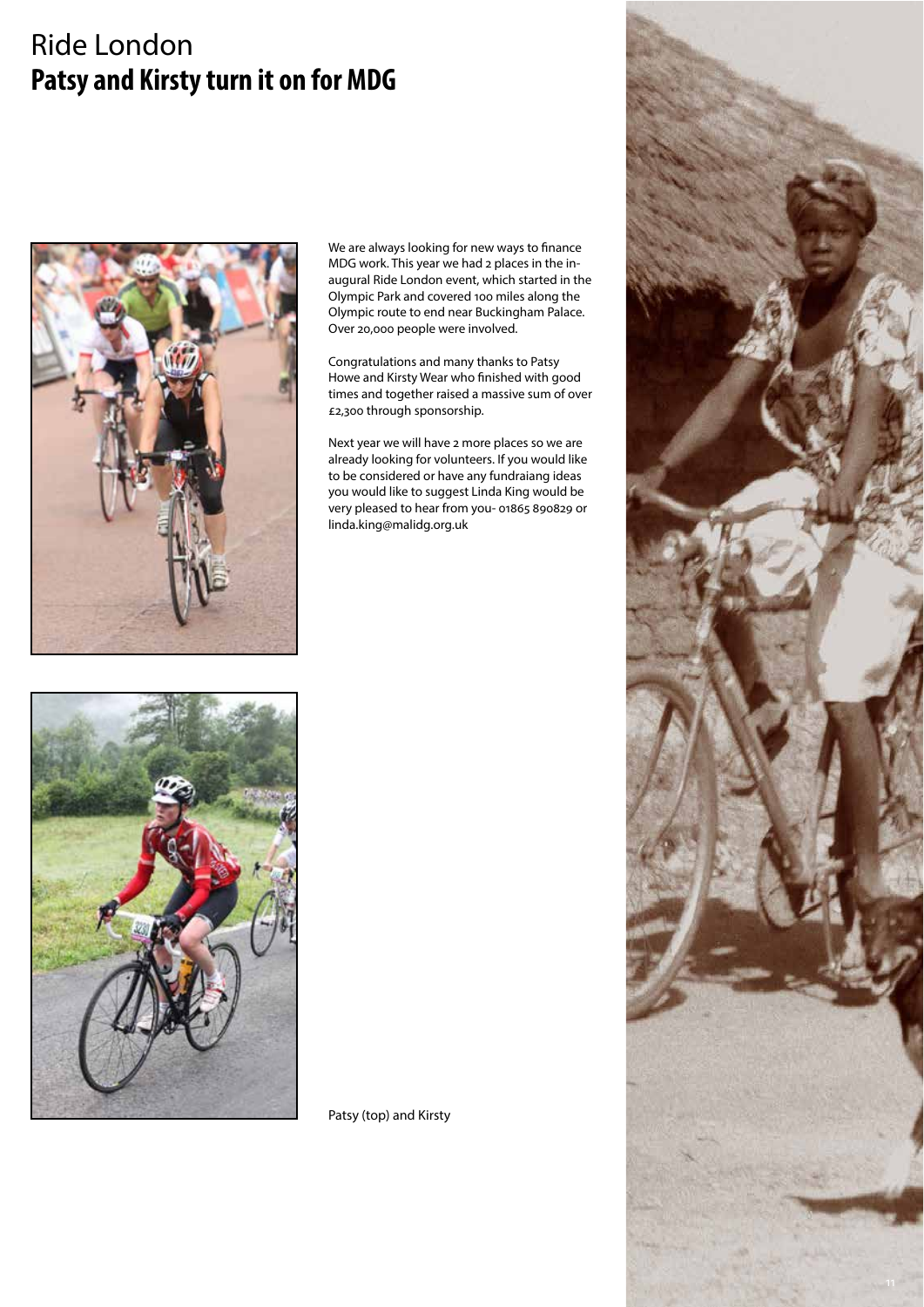# **MDG's new structure**

The new structure comes into place from the 2013 Annual General Meeting. The Committee has been working on this plan over the past year and is now ready to launch the new approach- based on the need, given the range of MDG interests, to broaden the number of people sharing responsibility, and maintain our good links with members. MDG is keen to retain its identity as a volunteer led group and the plan is based on that assumption.

The committee will continue to be elected, as our constitution requires at the AGM. The Committee will be made up as follows:

- $Chair$
- Vice Chair
- Secretary
- Treasurer

These 4 officers will share responsibility for the coordination of work overall and the operation of the committee, but in future most of the detailed work will be done within 4 working groups- formally speaking sub committees of the organisation. Each will have a Coordinator who will also serve on the committee, making 8 committee members in all, and a Deputy who will assist with the management of the work. Each working group will have a number of active members to share the workload.

All four groups will have a common responsibility for contributing to

- Future work plans
- Producing content for newsletters and annual report
- Recruiting new members

Good luck to all those taking on these responsibilities, and we hope that as many members as possible will help take MDG's work forward in 2013/14.

The four groups are as follows:

#### **Project work**

### **Coordinator designate Luke Hedge** (on left in photograph) **Key tasks**

- Implementing work plans with partner organisations in Mali
- Liaise with partner organisations about the progress of projects, and the planning of future work
- Support link projects in the UK which are connected with work in Mali

## **Fundraising**

### **Coordinator designate Linda King Key tasks**

- Liaising with treasurer about the overall MDG budget and availability of funds
- Identifying sources of funding and applying to them
- Developing and supporting corporate links
- Running fundraising events and activities

# **Communications**

#### **Coordinator designate Janice Hedge Key tasks**

- Production of newsletters and annual reports with material produced by other groups
- Keeping website up to date
- Keeping membership list up to date
- Emails and ad hoc communications to members

### **Public Affairs Coordinator designate Dan Price Key tasks**

- Implementation of Public Affairs strategy
- Liaison with UK and relevant international organisations
- Links with U.K. and Malian government departments and representatives
- Raising awareness of Mali with the general public







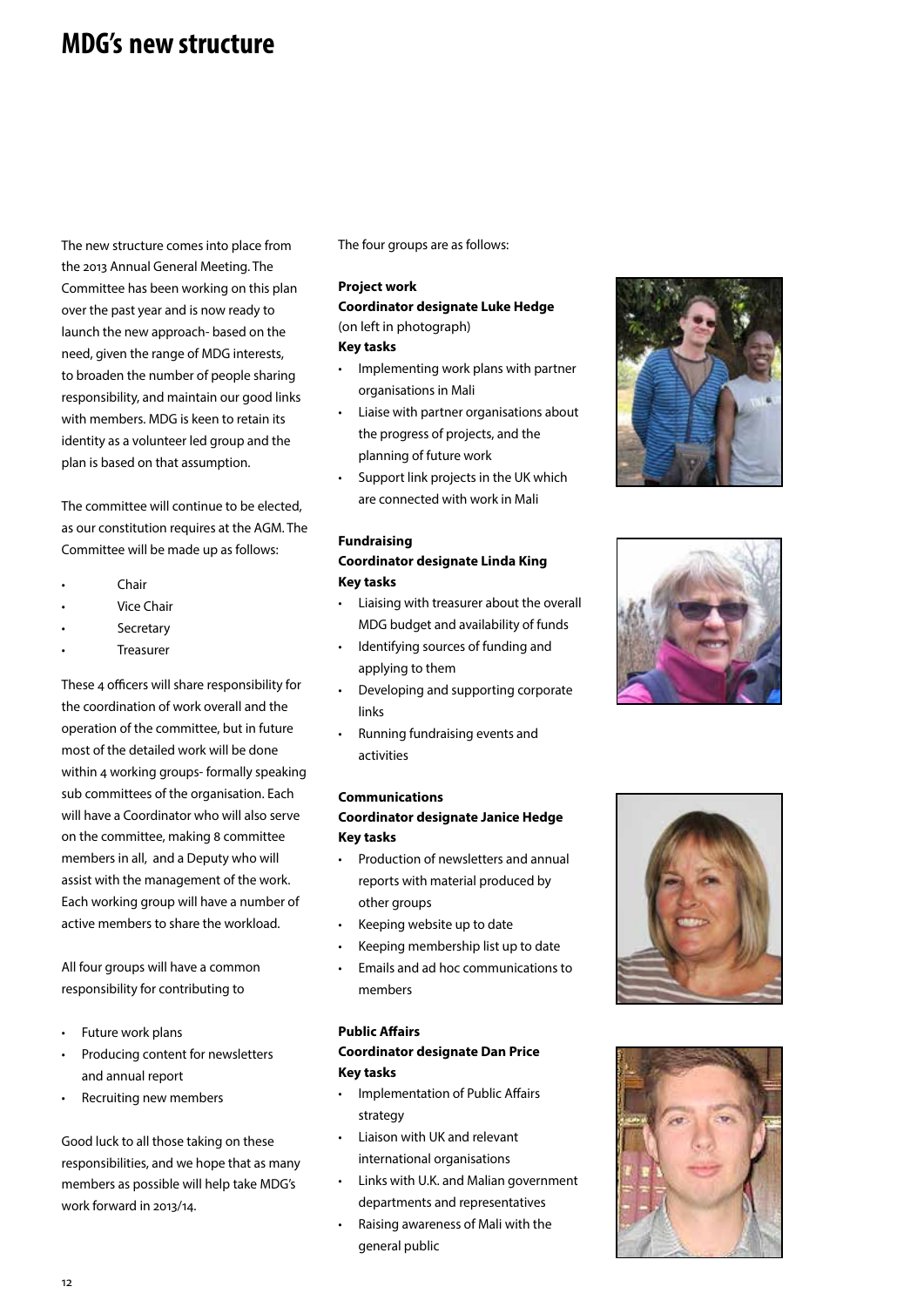

# **Financial Report**

David Hedge, MDG Treasurer

During the year, MDG continued to meet its financial objectives whilst keeping appropriate records and complying with stipulated guidelines such as the maintenance of minimum financial resources. In compliance with requirements, annual accounts are subject to review by an Independent Examiner who, following the year-end, agreed to continue this function.

It is pleasing to note that our volunteer based charity has successfully managed to collect in excess of £550,000 since inception in 2001.

### **Income**

Gross income for the latest financial year exceeded £96,000 and this represents a very significant increase compared with the £40,100 received in 2011/12. This outcome is considered to be a highly creditable achievement within a difficult economic environment and funding of specified Work Plan objectives was met.

Incremental revenue generation saw donations and subscriptions markedly rise to over £89,000. This included regular standing order and other contributions from members, separate private donations plus individual, corporate and trust donations as well as significant amounts as identified below.

During the year, the Jeunesse et Développement (J & D) Reproductive Health programme was funded via £30,000 generously provided by the Guildford Academic Associates (GAA). This major contribution guarantees funding of the project until September 2014. Additionally, funding of the partnership with J & D benefitted from assistance provided by companies, such as Ramboll , the worldwide international group. Gifford Engineering had supported MDG over many years in various important ways and this has continued since the company became part of Ramboll.

Other substantial financial contributions were gratefully received for J & D from the Allan and Nesta Ferguson Trust (£7,500), Just Trust, the Funding Network and monies raised by The Howard Middle School in Bury St. Edmunds, (£2,264). Significant amounts (£6,054) were also received from the African Workshop.

Our partnership with the Creative Agency, Brothers & Sisters, also yielded valuable funding through their charity events, that produced approximately £2,000 in 2012/2013 and further funding has been received since as part of their on-going commitment.

The partnership with Kader Keita's organisation Pensons à Demain benefited greatly from the co-ordination and generous funding of Tim Hewes. Additionally, St Helen's Church, Abingdon donated sums totalling an annual £1,250, with 2013 being the final calendar year of a 3-year commitment to Pensons à Demain, whilst the partnership also received  $\epsilon$ 500 from Just Trust. From a budgetary aspect, this revenue, combined with an accumulated surplus from prior years, comfortably accommodated planned quarterly transfers to Mali.

Funding for our third partner, Sahel Eco, included  $£7.983$  income via the Patsy Wood Trust plus  $£5,827$  with respect to an award made by the Funding Network and £1,500 received from Just Trust.

We are grateful to all regular donors, both individual and organisations. Such commitment from organisations like Just Trust, GAA, Ramboll and the Birchwood Community is particularly helpful in underpinning our work and providing a strong foundation for our own fundraising activities.

Regarding fund-raising, there was a good range of varied activities that saw many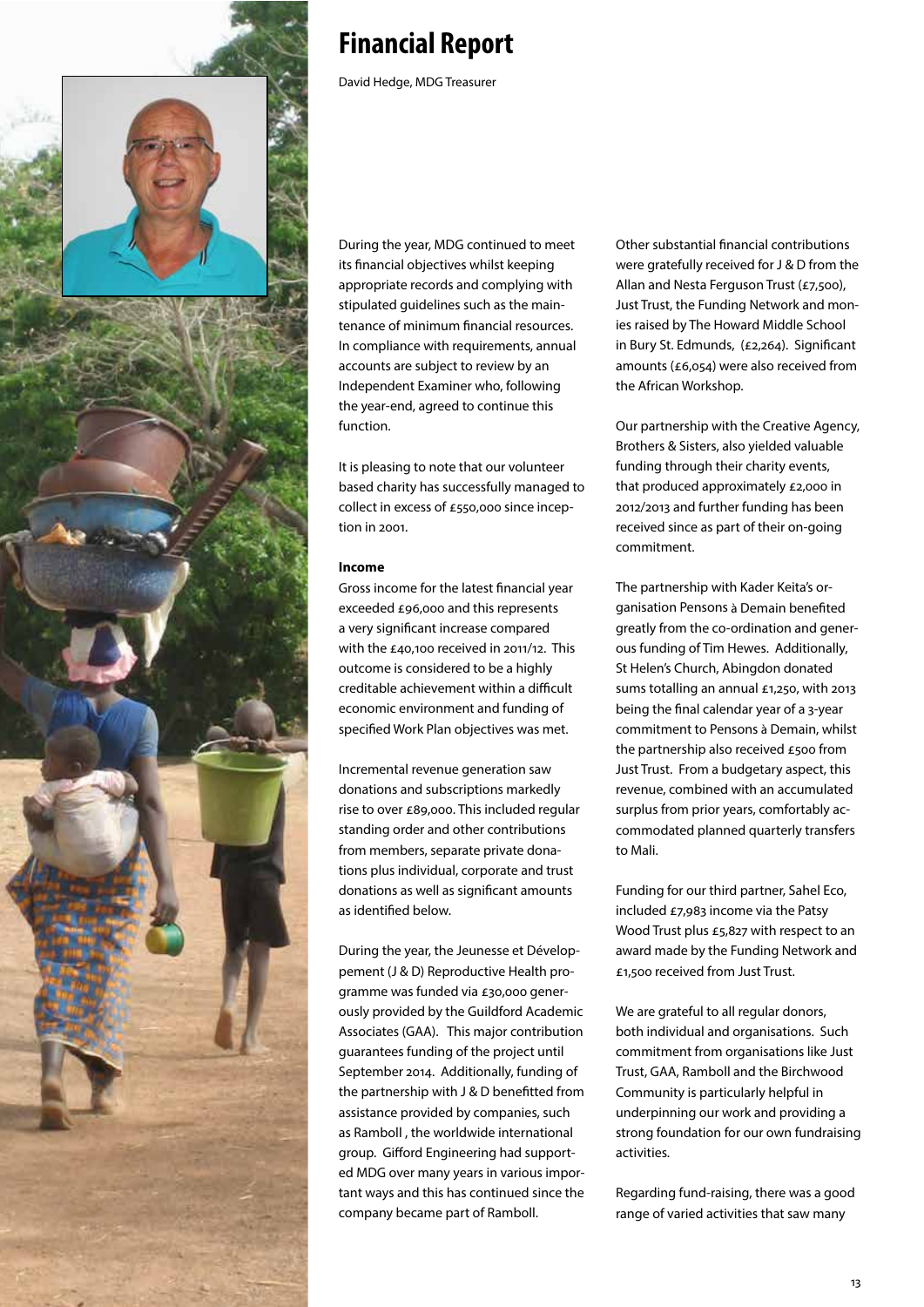

# **Financial Report**

David Hedge, MDG Treasurer

members and supporters being involved and most of these benefitted from the experience and organisation skills of Linda King. Income included approximately £2,500 with regard to Raffle and Christmas sales and over £800 generated by Bank of Montreal's sponsorship of a summer cricket match with MDG.

Gift Aid tax refunds rose by 29% compared with 2011/2012 to a total of £3,766 as we benefitted from a higher level of refundable contributions. A further Gift Aid refund submission will be made in the near future for a sizeable amount that will supplement the charity's resources.

### **Expenditure**

Outgoings rose by 25% to £64,727 during the 2012/2013 financial year and they principally consisted of Malian bank transfers in accordance with Work Plan priorities. Those directed to  $J & D$  represented  $53.7\%$ of this total with 18.5% being distributed to Pensons à Demain and 22.5% transferred to Sahel Eco.

Transfers are based upon agreed and identified needs and, in accordance with standard requirements, were subject to approval by the Executive Committee of MDG. In the case of J&D they are based upon a jointly agreed 3-year Work Plan and details of this are mentioned elsewhere. This methodology will also be developed with the other two partnerships.

J&D and Pensons à Demain transfers are made on a regular quarterly basis, normally to coincide with the Malian Calendar Financial year of January to December. MDG receives regular progress reports from both organisations and funding priorities can be adjusted based upon both feedback and new information. MDG's other costs and overheads, such as partnership support outgoings, secretarial & treasurer expenses, insurance and printing, continue to be modest and this reflects the volunteer based focus of the charity.

### **The Current Financial Year (2013/2014)** The first four months of the current year produced income of £13,100 with receipts including a £5,000 contribution to the MACH partnership, £2,500 from Ramboll UK Ltd in connection with Second Step funding,  $E_{925}$  made available by the Funding Network and a further instalment from Abingdon PCC (St Helen's Church).

Outgoings during the first three months of the financial year have mainly been in respect of quarterly transfers to Mali. These are represented by remittances of £9,500 to J & D comprising £7,000 to meet normal on-going requirements and an additional £2,500 relating to Second Step projects. Also, £3,250 has been forwarded to Pensons a Demain to cover their quarterly needs.

MDG continues to focus on developments within Mali and upon the progress of relevant projects during the current uncertain times. Accordingly, we continue to work very closely with our partners and recognise that support by the charity is very important given the particularly challenging environment in which they operate.

The Charity's total bank current and savings account balances, as at the end of July 2013, amounted to approximately £33,000 with funds being held via Charity Deposit accounts with Virgin Money (instant access) and Scottish Widows Bank (7 Day Notice) in addition to the current account held with Lloyds TSB for operating purposes.

David Hedge, Treasurer